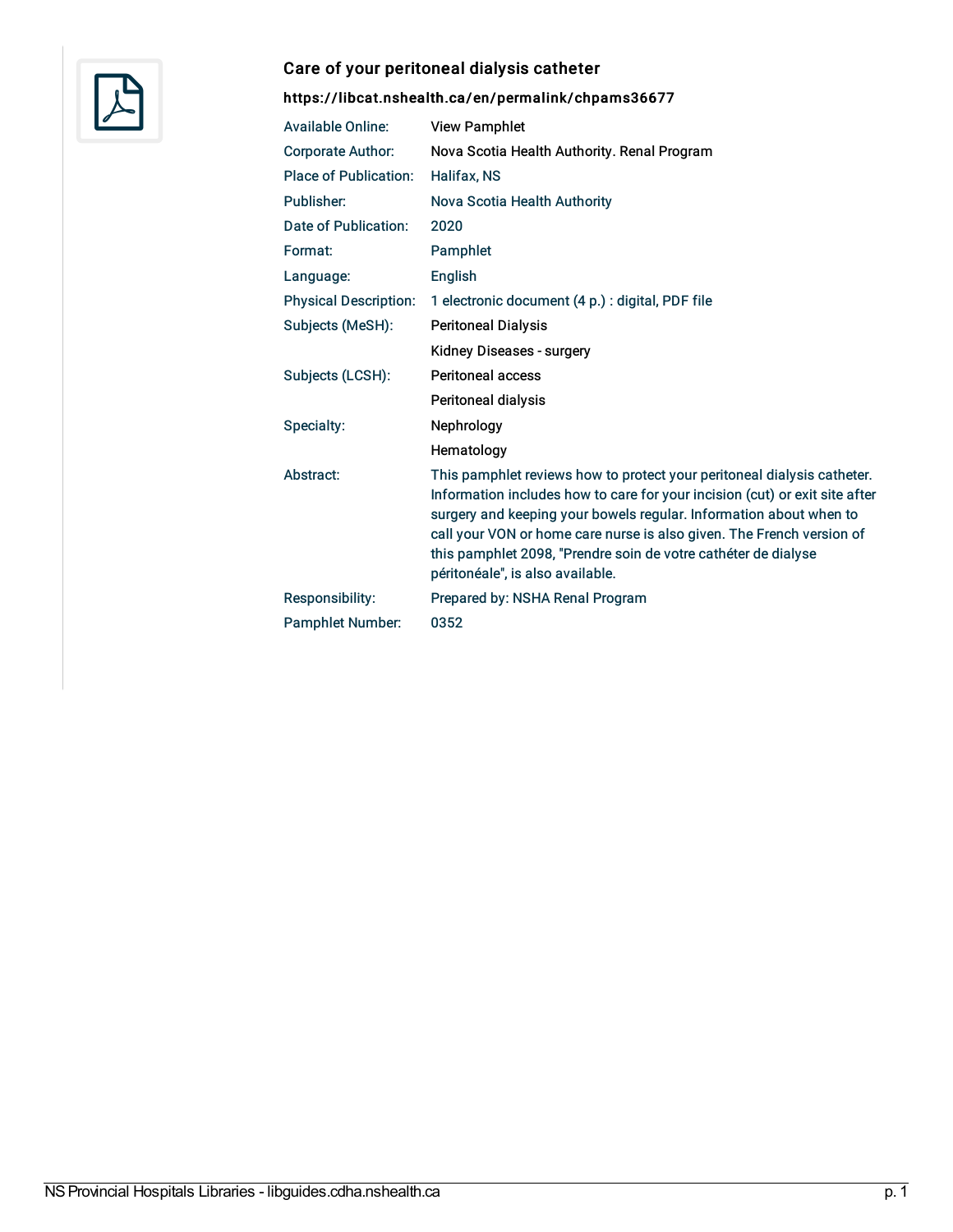

#### Day surgery peritoneal dialysis catheter insertion

| <b>Available Online:</b>     | <b>View Pamphlet</b>                                                                                                                                                                                                                                                                                                                                                                                          |
|------------------------------|---------------------------------------------------------------------------------------------------------------------------------------------------------------------------------------------------------------------------------------------------------------------------------------------------------------------------------------------------------------------------------------------------------------|
| <b>Corporate Author:</b>     | Nova Scotia Health Authority. Renal Program                                                                                                                                                                                                                                                                                                                                                                   |
| <b>Place of Publication:</b> | Halifax, NS                                                                                                                                                                                                                                                                                                                                                                                                   |
| Publisher:                   | Nova Scotia Health Authority                                                                                                                                                                                                                                                                                                                                                                                  |
| Date of Publication:         | 2019                                                                                                                                                                                                                                                                                                                                                                                                          |
| Format:                      | Pamphlet                                                                                                                                                                                                                                                                                                                                                                                                      |
| Language:                    | English                                                                                                                                                                                                                                                                                                                                                                                                       |
| <b>Physical Description:</b> | 1 electronic document (18 p.) : digital, PDF file                                                                                                                                                                                                                                                                                                                                                             |
| Subjects (MeSH):             | Hospital admission                                                                                                                                                                                                                                                                                                                                                                                            |
|                              | Peritoneal dialysis                                                                                                                                                                                                                                                                                                                                                                                           |
|                              | Kidney Diseases - surgery                                                                                                                                                                                                                                                                                                                                                                                     |
|                              | <b>Preoperative Care</b>                                                                                                                                                                                                                                                                                                                                                                                      |
|                              | Postoperative Care                                                                                                                                                                                                                                                                                                                                                                                            |
| Subjects (LCSH):             | <b>Peritoneal access</b>                                                                                                                                                                                                                                                                                                                                                                                      |
|                              | Peritoneal dialysis                                                                                                                                                                                                                                                                                                                                                                                           |
|                              | Preoperative care                                                                                                                                                                                                                                                                                                                                                                                             |
|                              | Postoperative care                                                                                                                                                                                                                                                                                                                                                                                            |
| Specialty:                   | Nephrology                                                                                                                                                                                                                                                                                                                                                                                                    |
|                              | Hematology                                                                                                                                                                                                                                                                                                                                                                                                    |
| Abstract:                    | This pamphlet reviews what to expect before, during and after surgery<br>for the insertion of a peritoneal dialysis catheter. Information includes<br>how to get your bowels ready for surgery, what to bring to the hospital<br>on the day of surgery, care of your incision/exit site and keeping your<br>bowels regular after surgery. Information about peritoneal dialysis<br>teaching is also provided. |
| Responsibility:              | prepared by: NSHA Renal Program                                                                                                                                                                                                                                                                                                                                                                               |
| <b>Pamphlet Number:</b>      | 1226                                                                                                                                                                                                                                                                                                                                                                                                          |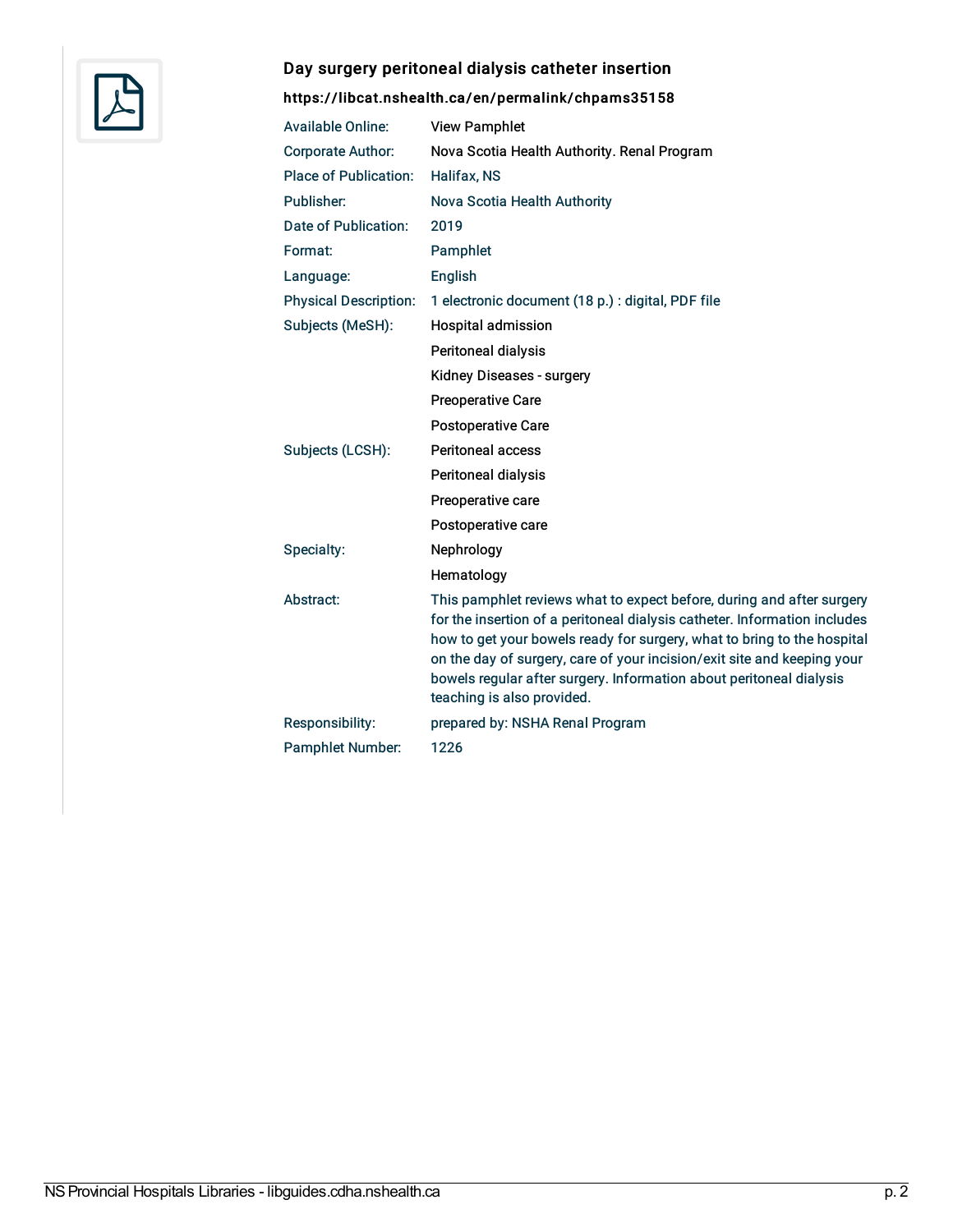

# Non-surgical (percutaneous) peritoneal dialysis catheter insertion

| <b>Available Online:</b>     | <b>View Pamphlet</b>                                                                                                                                                                                                                                                              |
|------------------------------|-----------------------------------------------------------------------------------------------------------------------------------------------------------------------------------------------------------------------------------------------------------------------------------|
| <b>Corporate Author:</b>     | Nova Scotia Health Authority. NSHA Renal Program                                                                                                                                                                                                                                  |
| <b>Place of Publication:</b> | Halifax, NS                                                                                                                                                                                                                                                                       |
| Publisher:                   | Nova Scotia Health Authority                                                                                                                                                                                                                                                      |
| Date of Publication:         | 2019                                                                                                                                                                                                                                                                              |
| Format:                      | Pamphlet                                                                                                                                                                                                                                                                          |
| Language:                    | English                                                                                                                                                                                                                                                                           |
| <b>Physical Description:</b> | 1 electronic document ([2] p.) : digital, PDF file                                                                                                                                                                                                                                |
| Subjects (MeSH):             | <b>Peritoneal Dialysis</b>                                                                                                                                                                                                                                                        |
|                              | <b>Kidney Diseases</b>                                                                                                                                                                                                                                                            |
| Subjects (LCSH):             | <b>Peritoneal access</b>                                                                                                                                                                                                                                                          |
|                              | Peritoneal dialysis                                                                                                                                                                                                                                                               |
| Abstract:                    | This pamphlet reviews important instructions about how to get ready<br>for your procedure and what to do on the day of your procedure. If you<br>do not follow these instructions, your procedure may be cancelled. Info<br>on how to keep your bowels regular are also included. |
| Responsibility:              | Prepared by: NSHA Renal Program                                                                                                                                                                                                                                                   |
| <b>Pamphlet Number:</b>      | 2015                                                                                                                                                                                                                                                                              |